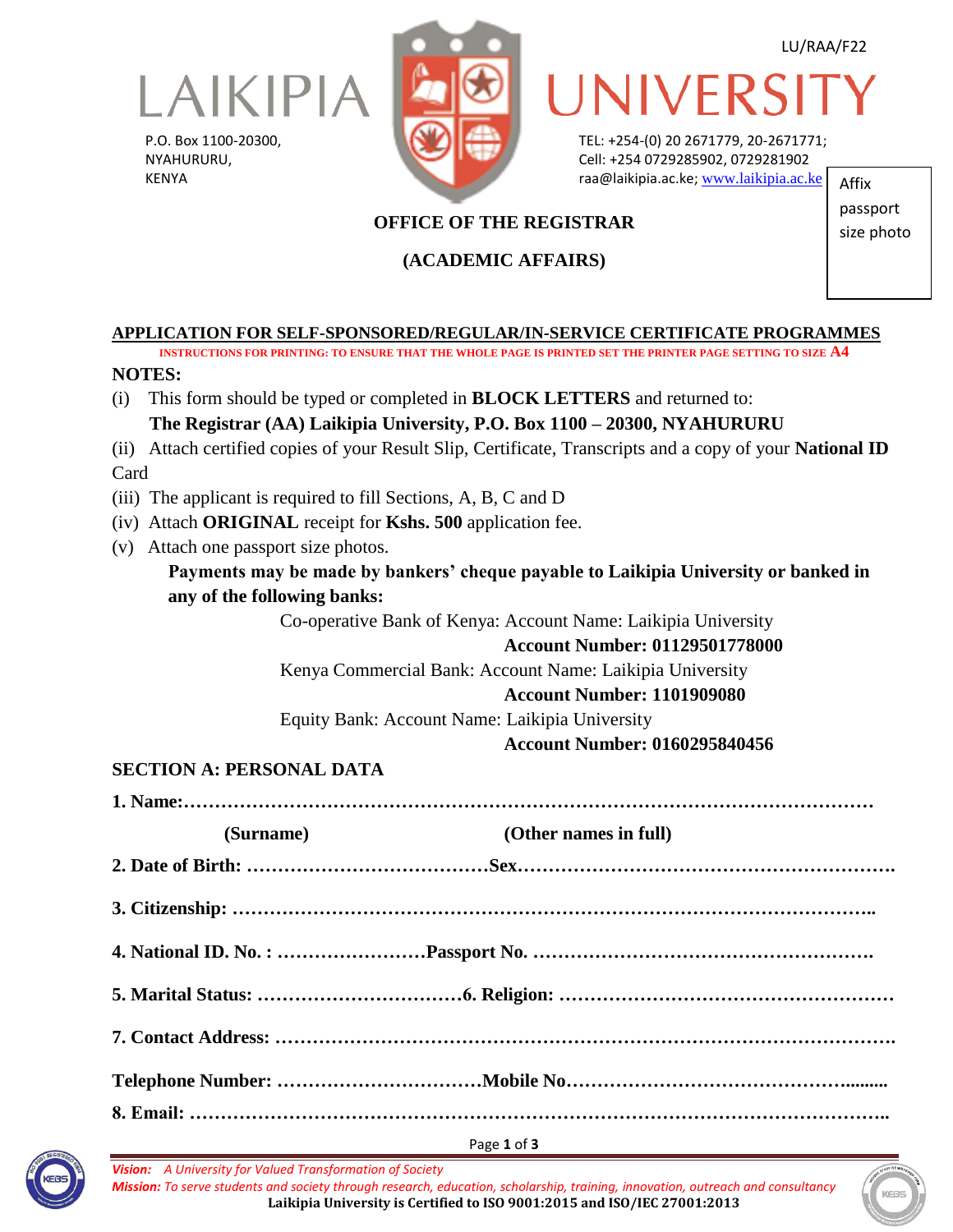# **SECTION B: ACADEMIC HISTORY**

10. (a) Secondary School(s) attended and Qualifications obtained.

| <b>School</b> | From | T <sub>o</sub> | <b>Qualifications</b> |
|---------------|------|----------------|-----------------------|
|               |      |                | <b>Obtained</b>       |
|               |      |                |                       |
|               |      |                |                       |
|               |      |                |                       |

(b) Other relevant Qualifications.

| <b>Institution attended</b> | From | To | <b>Certificate Awarded</b> |
|-----------------------------|------|----|----------------------------|
|                             |      |    |                            |
|                             |      |    |                            |
|                             |      |    |                            |
|                             |      |    |                            |
|                             |      |    |                            |
|                             |      |    |                            |
|                             |      |    |                            |

(c) State any relevant academic/professional qualifications or experience.

**……………………………………………………………………………………………………………..**

## **……………………………………………………………………………………………………………… SECTION C: CHOICE OF PROGRAMMES**

11. (a) State the certificate course(s) for which you wish to be considered for admission in order of preference.

**First …………………………………………………………....................................................................**

**Second ……………………………………………………………………………………………………**

(b) Indicate mode of study (tick one below)



Page **2** of **3**